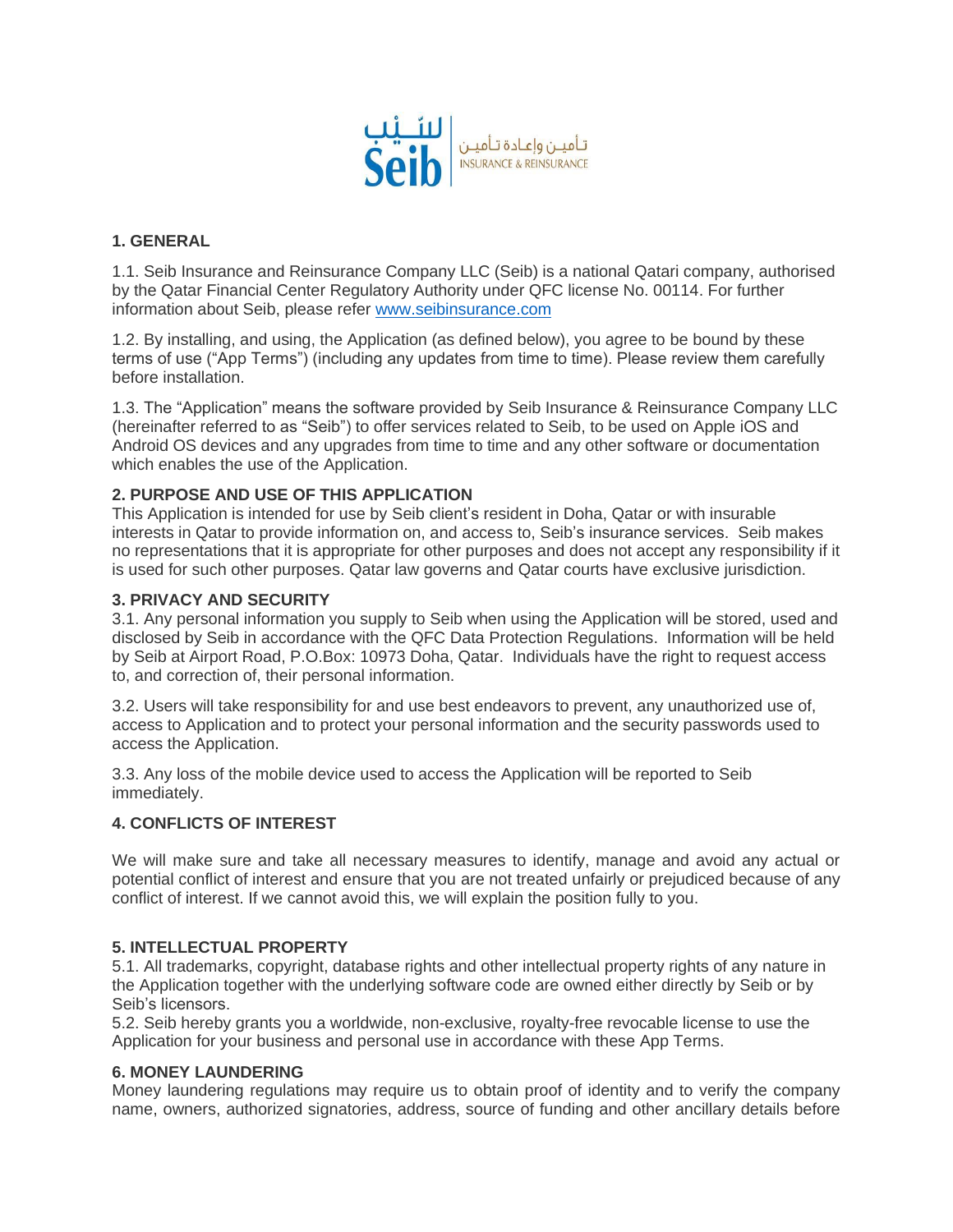we can arrange transactions on your behalf. In certain circumstances you may be required to provide further evidence of your identity and address in which case we will contact you for additional information.

If you have any queries, please contact our Manager, Compliance & AML by phone on the following numbers: (+974) 44026863 or (+974) 44026888 or by postal mail to the following postal address: Seib Insurance and Reinsurance Company, P.O. Box 10973 – Doha – Qatar Or by email to [compliance@seibinsurance.com](mailto:compliance@seibinsurance.com)

## 7. **SANCTION CLAUSE**

Seib shall not be deemed to provide cover and shall not be liable to pay any claim or provide any benefit hereunder to the extent that the provision of such cover, payment of such claim or provision of such benefit would expose the company to any sanction, prohibition or restriction under United Nations resolutions, Qatar's NCTC National Terrorist Designation List or the trade or economic sanctions, laws or regulations of the European Union, United Kingdom or United States of America.

## **8. CONDITIONS OF USE**

8.1. You will not, nor allow third parties on your behalf to (i) make and distribute copies of the Application (ii) attempt to copy, reproduce, alter, modify, reverse engineer, disassemble, decompile, transfer, exchange or translate the Application; or (iii) create derivative works of the Application of any kind whatsoever.

8.2. The Application is currently made available to you free of charge for your personal, noncommercial use. Seib reserves the right to amend or withdraw the Application, or charge for the application or service provided to you in accordance with these App Terms, at any time and for any reason.

8.3. You acknowledge that the terms of agreement with your respective mobile network provider will continue to apply when using the Application. As a result, you may be charged by the mobile network provider for access to network connection services for the duration of the connection while accessing the Application or any such third-party charges as may arise. You accept responsibility for any such charges that arise.

8.4. If you are not the bill payer for the mobile telephone or handheld device being used to access the Application, you will be assumed to have received permission from the bill payer for using the Application.

8.5. You agree to indemnify Seib and its subsidiaries, officers and employees in respect of any loss, damage or liability (including reasonable legal expenses) arising out of or in connection with your use of the Application, your breach of these App Terms or any other person accessing and/or using the Application on your mobile device.

## 9. **COMPLAINTS**

Should you have any complaint for any of the deficiency in the services or the products offered, you have a right to make a complaint with us, in all cases, we will handle all your complaints fairly, efficiently and with due diligence as per the complaints procedures.

Your complaint will be dealt with by the appropriate department within the company and we will give you a written response to your complaint with the measures we will take (if required) within the reasonable time, without undue delay.

Please contact our Compliance & AML Manager by phone on the following numbers: (+974) 44026863 or (+974) 44026888 or by postal mail to the following postal address: Seib Insurance and Reinsurance Company, P.O. Box 10973 – Doha – Qatar, or by email to [complaints@seibinsurance.com,](mailto:complaints@seibinsurance.com) setting out clearly the exact nature of your complaint.